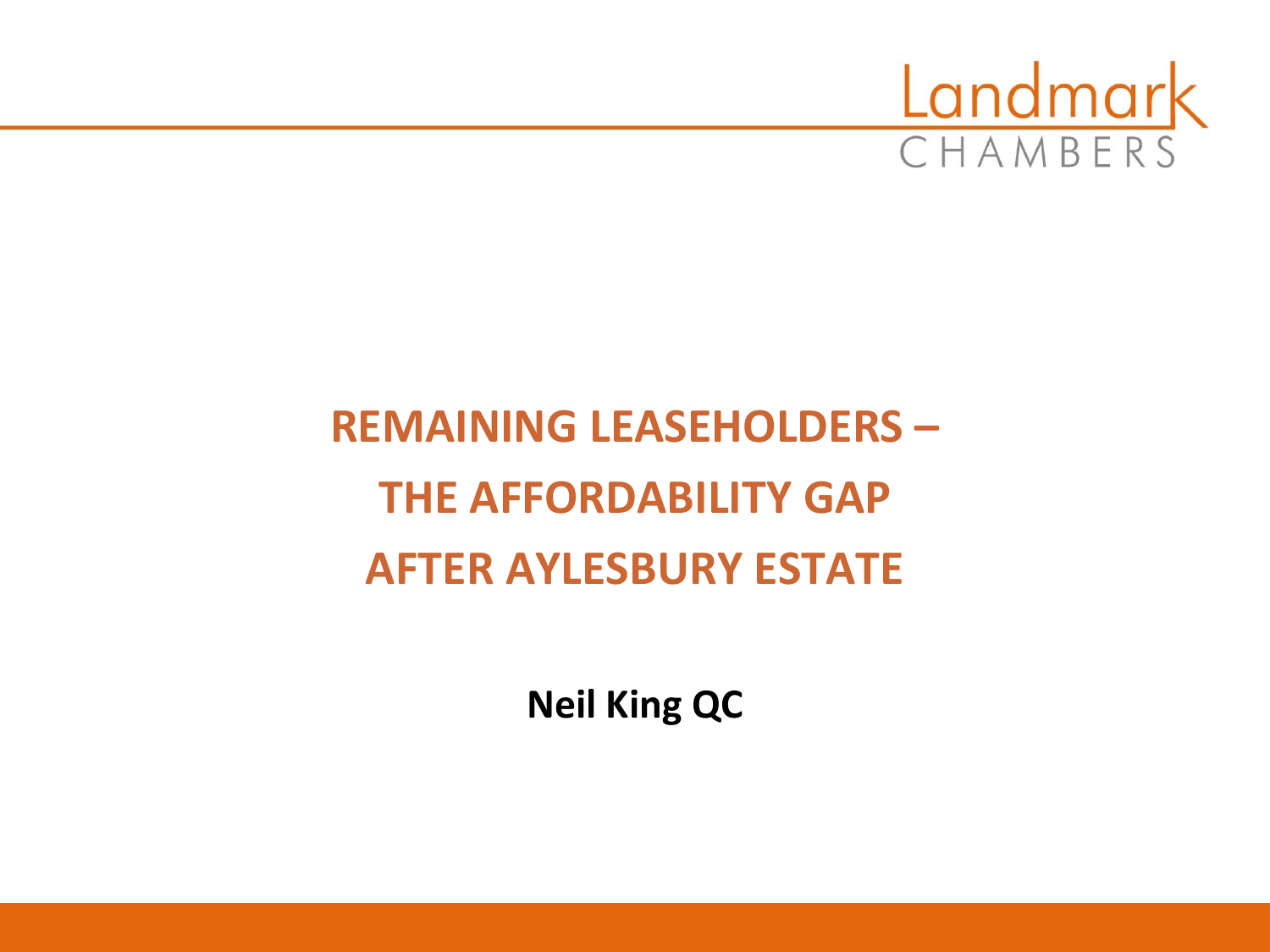#### **THE PROBLEM**

- Acquiring authorities and Sec of State need to show compliance with duties under HRA and Equalities Act
- Resident leaseholders in estates earmarked for regeneration cannot acquire new home in scheme because of vast difference in market value of existing and new properties
- Therefore developers devise shared ownership/shared equity products that aim to plug the gap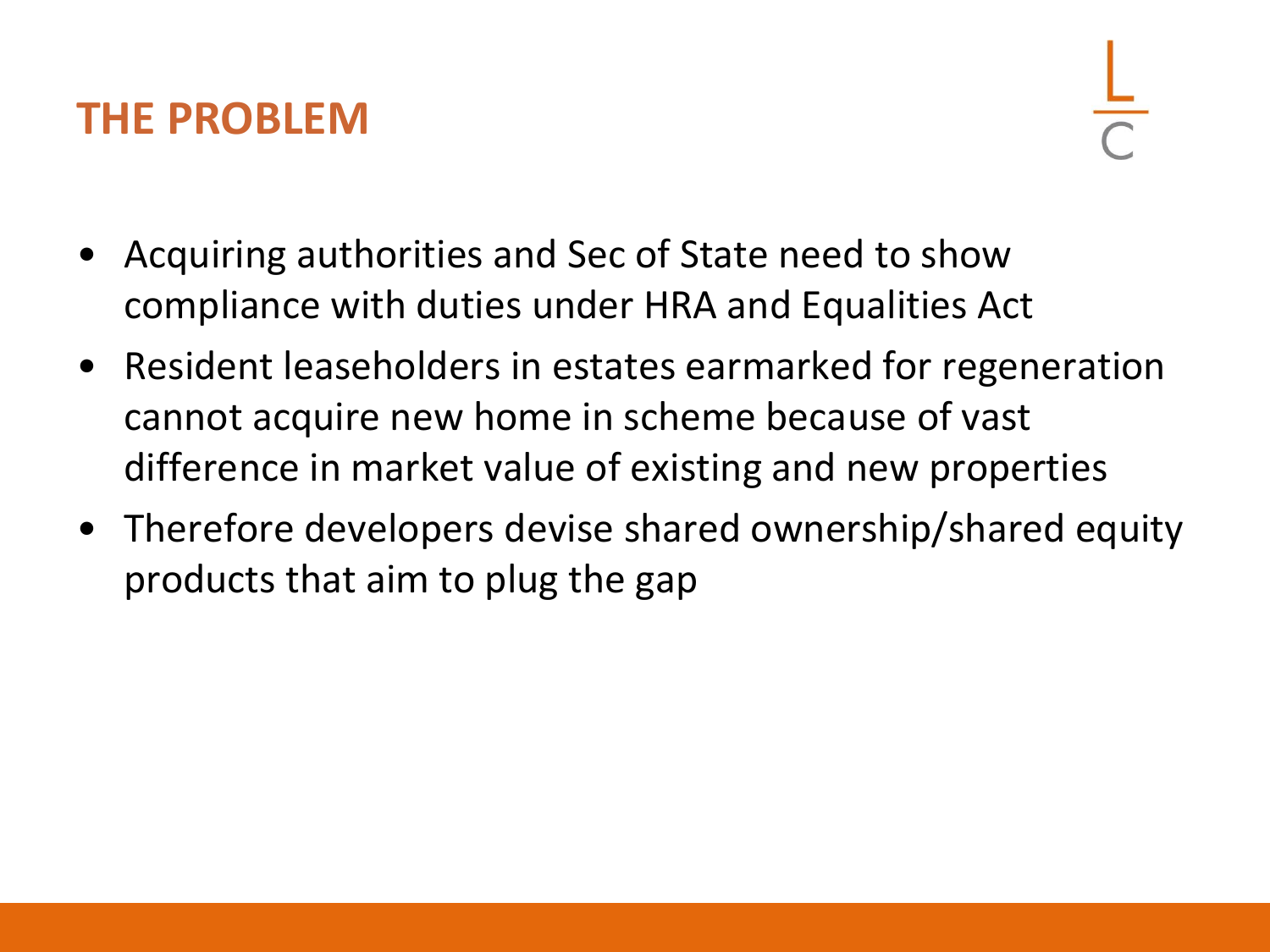# **THE SOLUTION**

- Key elements (typically) are:
- ➢ contribution by leaseholder of part or whole of compensation payment viz (no-scheme world) market value of existing property plus home loss payment
- ➢ minimum equity contribution (e.g. 50%)
- $\triangleright$  developer contributes rest with or without interest/rental charge
- $\triangleright$  when property is sold proceeds are divided between leaseholder and developer according to shares
- $\triangleright$  restrictions on inheritance e.g. only to relations living with leaseholder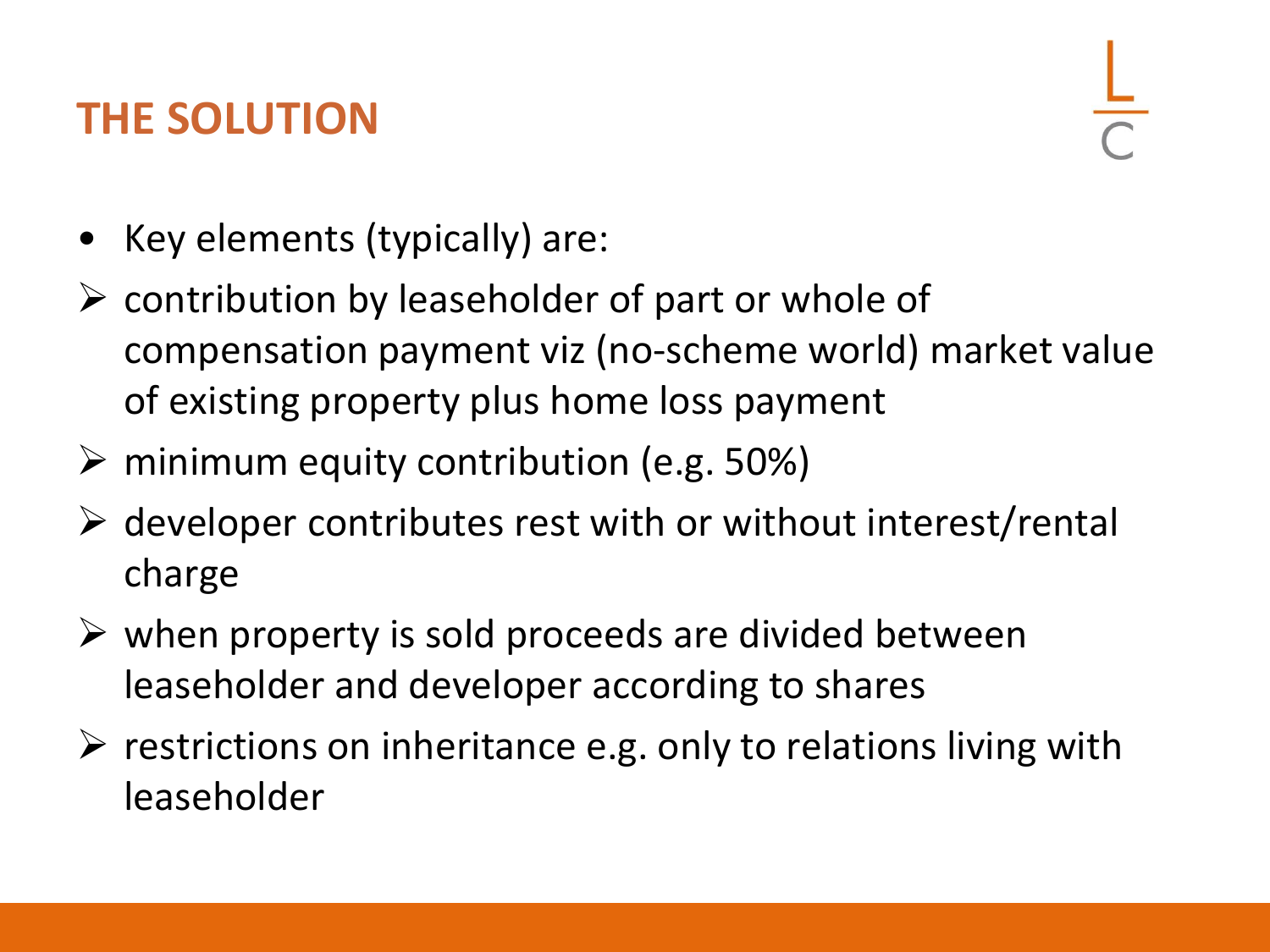# **AYLESBURY ESTATE CPO DECISION (16/09/16)**

- CPO made to facilitate regeneration of 1960s/70s housing estate in accordance with Aylesbury AAP (LB Southwark)
- DL20: "in practice the options for most leaseholders are either to leave the area, or to invest the majority of their savings in a new property"
- DL21: likely that many leaseholders "will have to move away from the area"
- DL22: disproportionate interference with Art 1 First Protocol rights (peaceful enjoyment of property)
- DL30: disproportionate impact on elderly and BME residents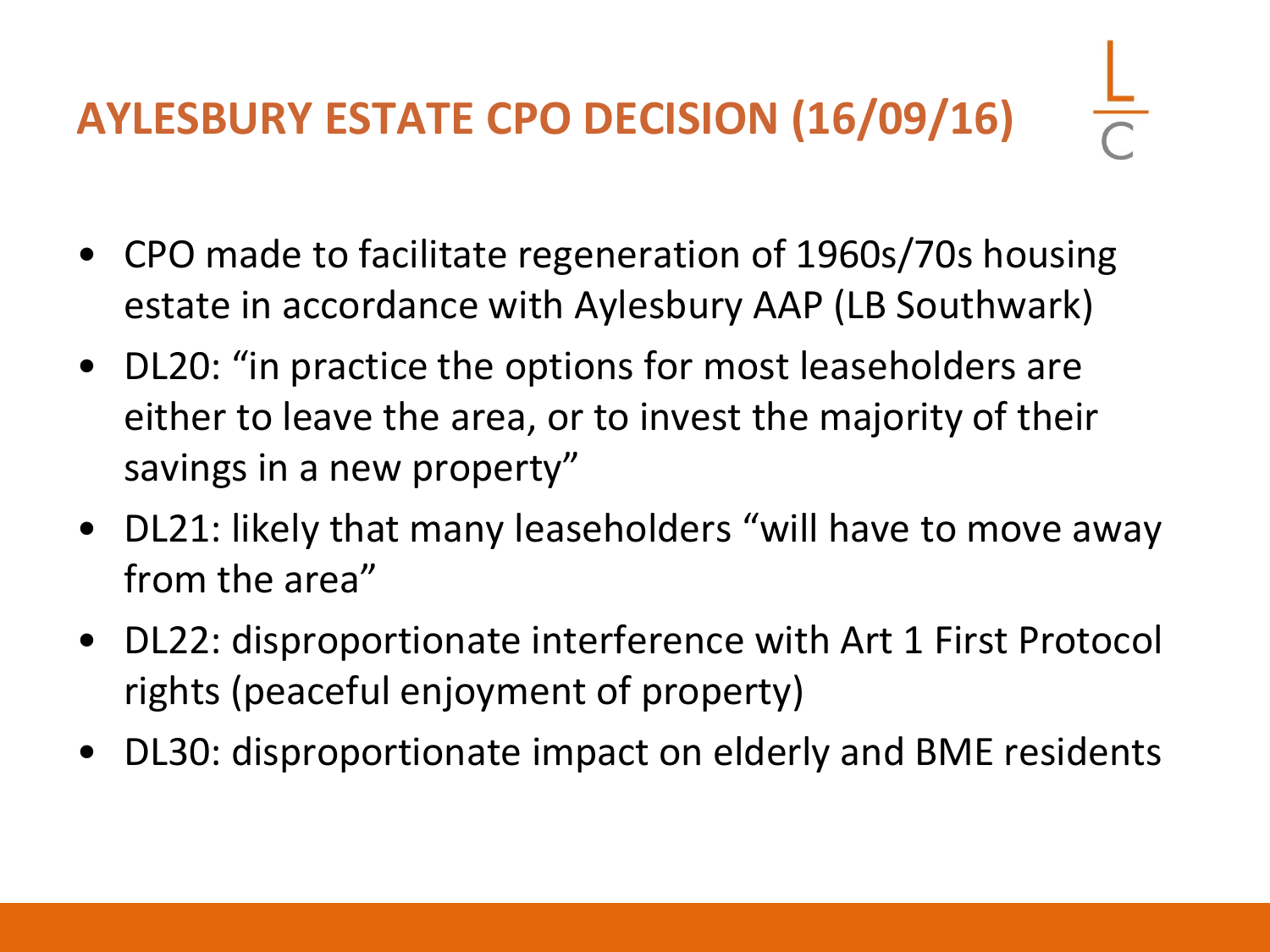#### **WHAT HAPPENED NEXT**

- Decision quashed by consent
- Basis for this was that SoS hadn't explained why a postinquiry (but pre-decision) change in the AA's policy relating to the contribution out of their savings that residents had to make towards a shared equity property didn't address his concerns
- Fresh PI to be held in January 2018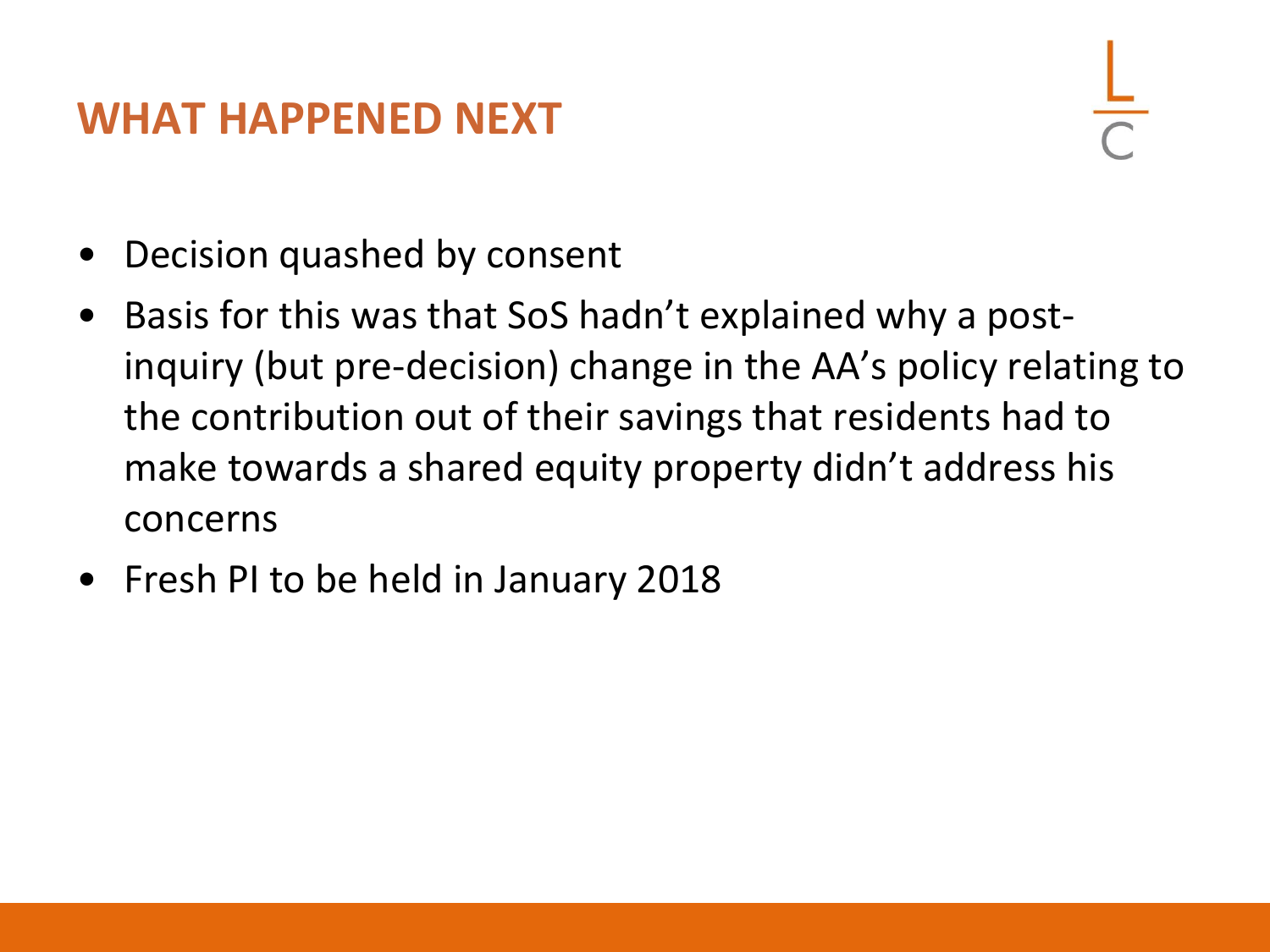# **WEST HENDON CPO1 DECISION (12/11/15)**

- CPO to facilitate regeneration of another late 1960s estate in accordance with adopted policy (LB Barnet)
- DL17: SoS "notes leaseholders would all be able to secure properties in shared equity homes based on the offer before them … the shared equity scheme … is such that the wellbeing of the residents is being considered"
- DL24: interference with Art 1 First Protocol rights justified by wider public interest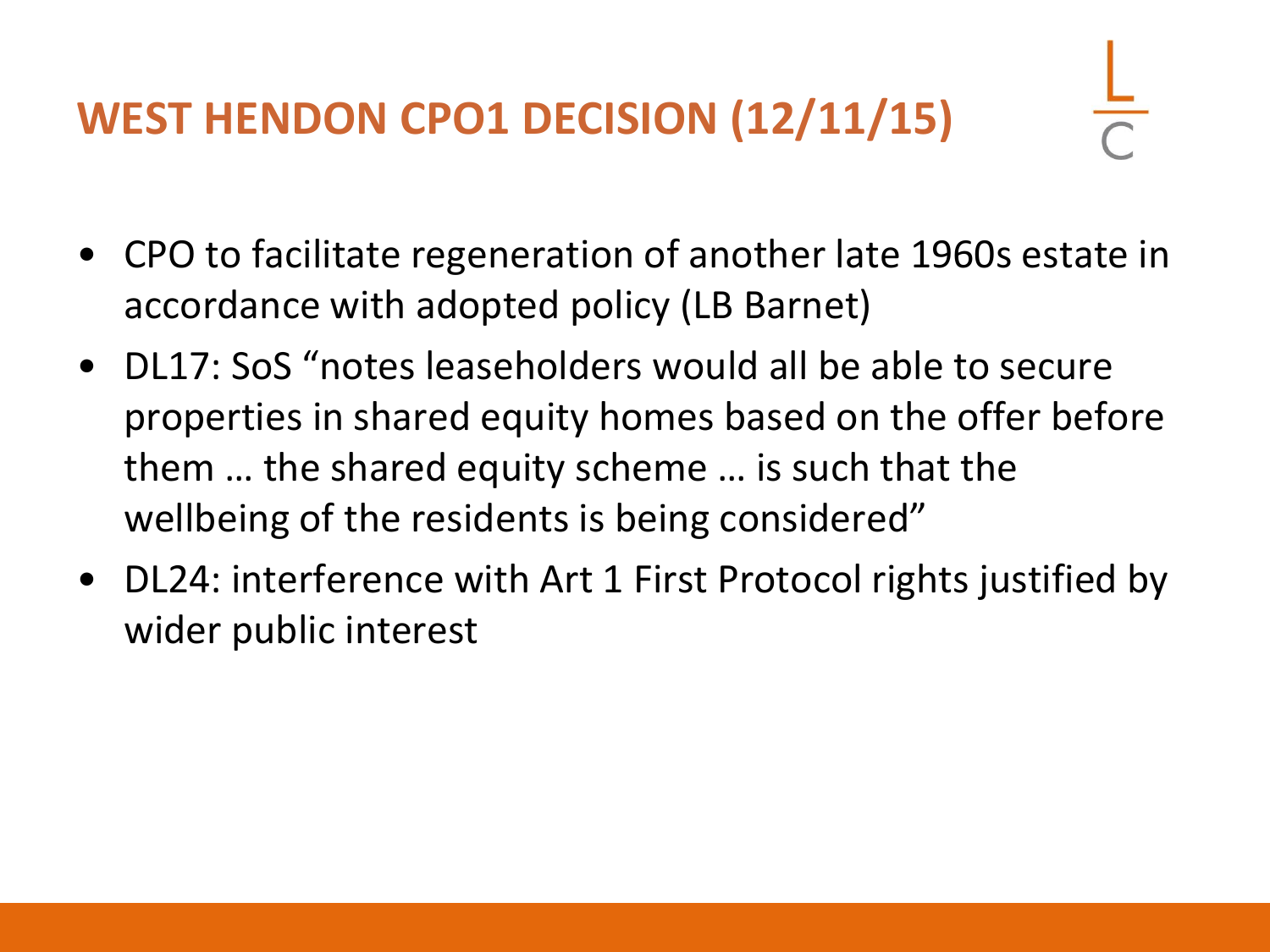- DL26: confirmation "may have a detrimental effect or a disproportionate impact on persons who share a relevant protected characteristic"
- But taking account of scheme benefits, "Overall, and having regard to the PSED, the SoS considers that his decision to confirm the CPO is proportionate and justified in the circumstances"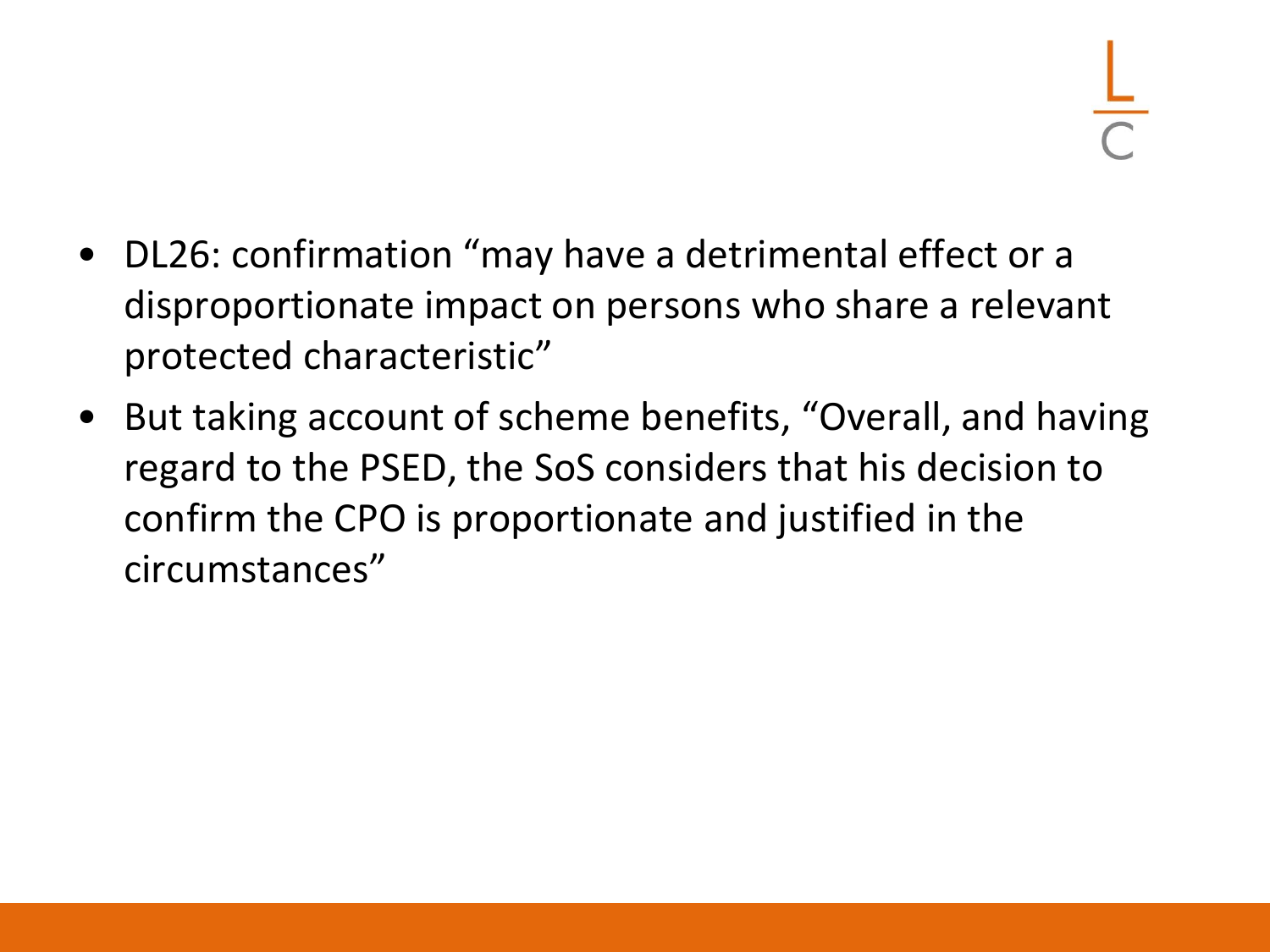### **WHY THE DIFFERENT OUTCOMES?**

- At W Hendon, developer's offer meant that all leaseholders would be able (if they chose) to participate in shared equity scheme and acquire a new home in the development
- At Aylesbury, this wasn't so many were likely to have to move away from the area, with serious adverse consequences for their family and community ties
- Real issue at Aylesbury was requirement to invest existing savings into new property
- Not required at W Hendon only compensation payments
- In both cases the lack of information provided to leaseholders (at least pre-PI) was criticised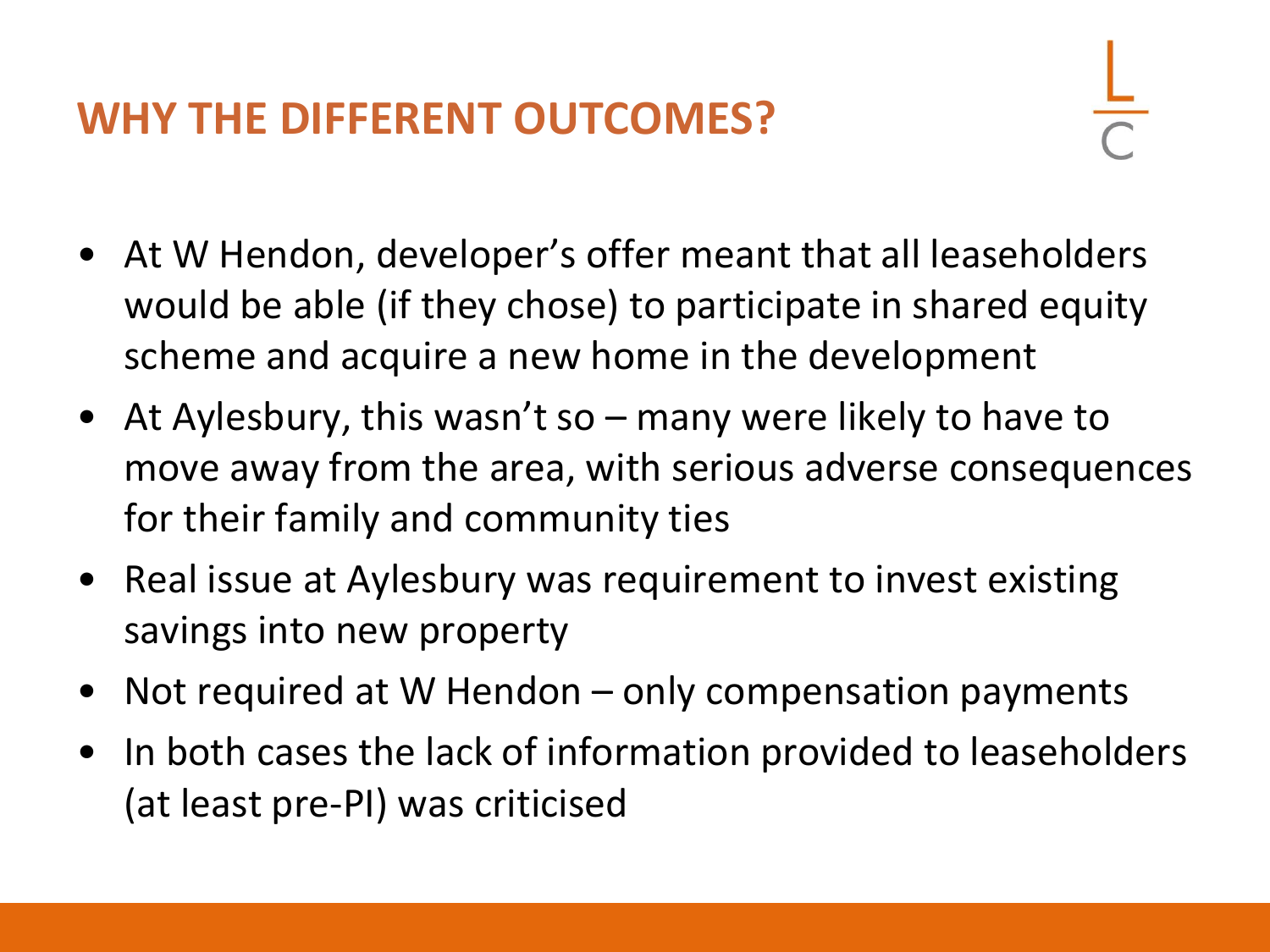#### **NEW MAYORAL POLICY**

- Draft London Housing Strategy (Sept 2017)
- Policy 4.3D: "The Mayor will act to ensure any affordable homes that are demolished are replaced like for like", including affordable homes demolished as part of estate regeneration projects
- Affordable homes defined as "homes for households whose needs are not met by the market"; also cross-refers to NPPF definition, which includes shared equity/shared ownership housing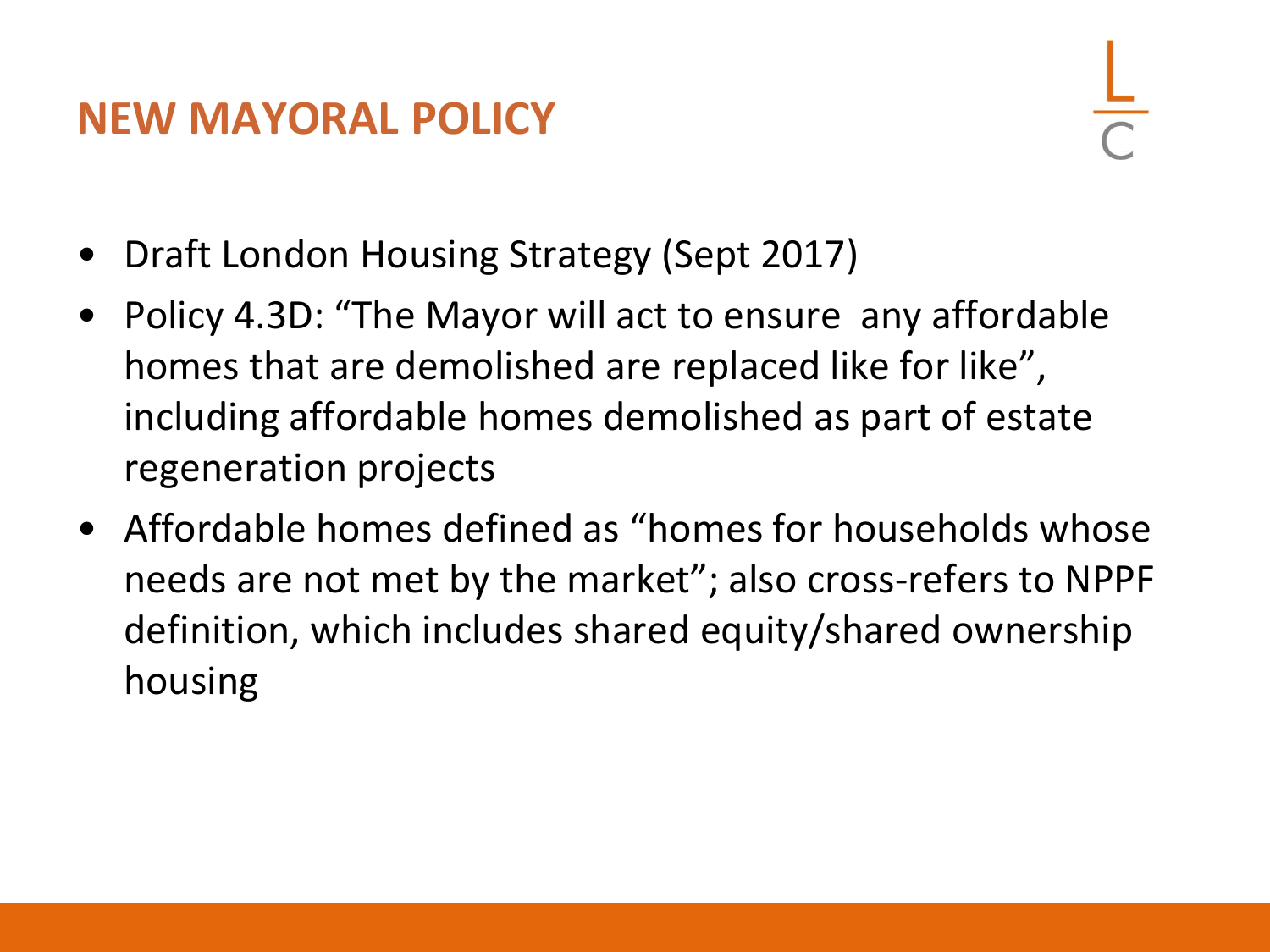- Appears that new policy would apply to homes on regeneration estates occupied by resident leaseholders since their need for a new home, caused by their existing one being compulsorily acquired, could not be met on the open market
- Shared equity product differs from existing leasehold in that it's a part share in a modern home rather than outright ownership of an outdated one
- Is this "like for like" ...?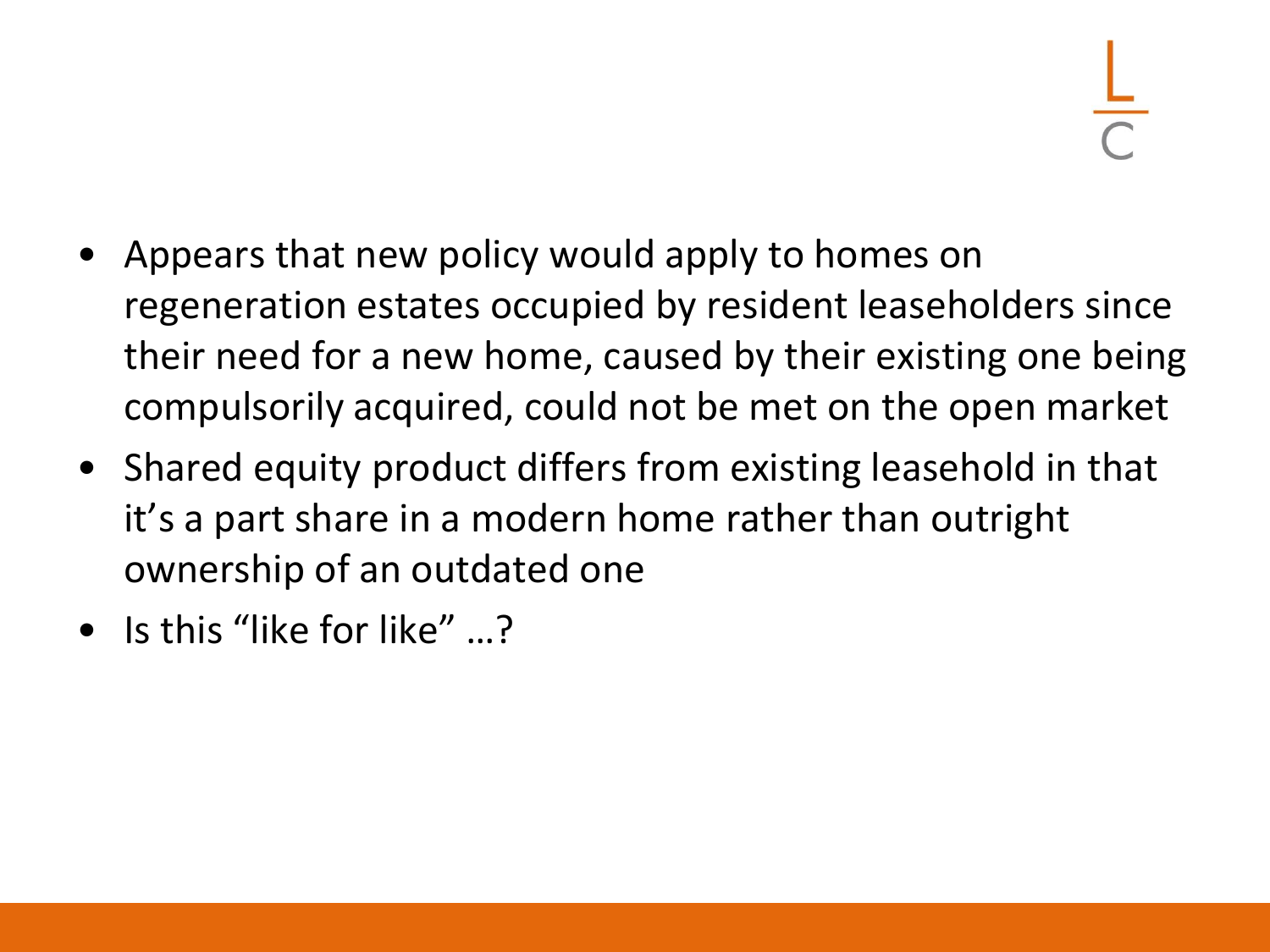## **CONCLUSIONS**

- Decision in Aylesbury Estate case may have been justified on the facts (although consistency with previous decisions is another question)
- Clear issues concerning ability of resident leaseholders to afford shared equity product
- Outcome of 2<sup>nd</sup> PI unknown but SoS made clear in DL36 that he expected Southwark to "work positively with remaining leaseholders to alleviate the negative aspects …"
- Objective for promoters should be to offer product that leaseholders can afford on basis of likely compensation payments